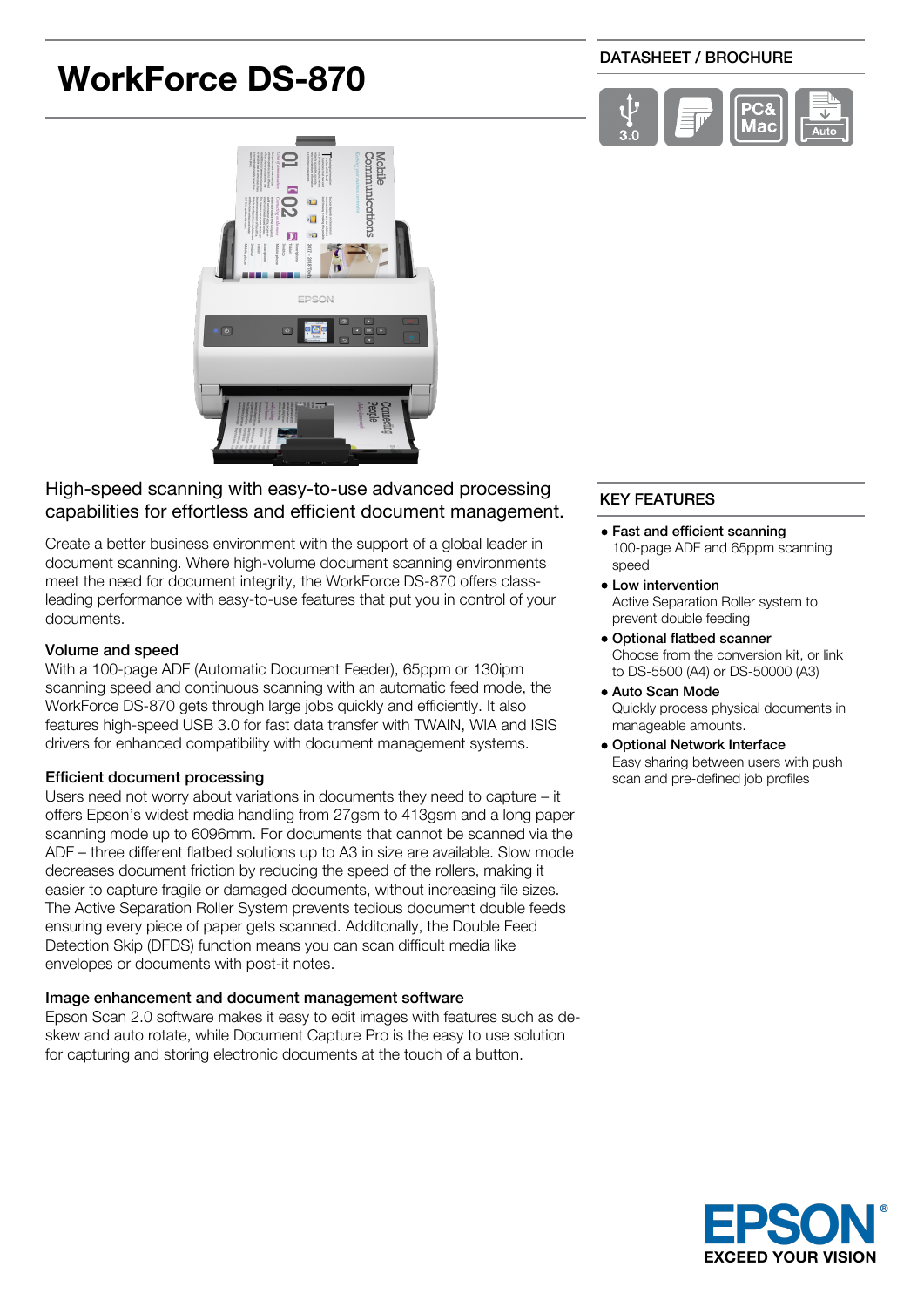### PRODUCT SPECIFICATIONS

| <b>TECHNOLOGY</b>                                           |                                                                                                                                                                                                              |
|-------------------------------------------------------------|--------------------------------------------------------------------------------------------------------------------------------------------------------------------------------------------------------------|
| Scanner type                                                | <b>Sheetfed Scanner</b>                                                                                                                                                                                      |
| <b>Optical Resolution (ADF)</b>                             | 600 dpi x 600 dpi (Horizontal x Vertical)                                                                                                                                                                    |
| <b>Scanning Resolution</b>                                  | 600 dpi x 600 dpi (Horizontal x Vertical)                                                                                                                                                                    |
| <b>Paper Formats</b>                                        | A4, A5, A6, B6, B5, B4, Letter, Legal, Postcard, Business cards, Plastic cards, A3 with<br>stitching function                                                                                                |
| <b>Colour Depth</b>                                         | Input: 30 Bits Colour / 10 Bits Monochrome, Output: 24 Bits Colour / 1 Bits Monochrome                                                                                                                       |
| <b>Ultrasonic Sensor</b>                                    | Yes                                                                                                                                                                                                          |
| Application                                                 | High Capacity, General Office                                                                                                                                                                                |
| <b>SCANNER</b>                                              |                                                                                                                                                                                                              |
| <b>Optical Sensor</b>                                       | CIS (Contact Image Sensor)                                                                                                                                                                                   |
| Light Source                                                | ReadyScan LED technology                                                                                                                                                                                     |
| <b>Output Resolution</b>                                    | 1200 dpi                                                                                                                                                                                                     |
| <b>SCAN SPEED</b>                                           |                                                                                                                                                                                                              |
| Scanning Speed                                              | Monochrome: 65 pages/min - Colour: 65 pages/min measured with size: A4, resolution: 200 /<br>300 dpi, Monochrome: 130 image/min - Colour: 130 image/min measured with size: A4,<br>resolution: 200 / 300 dpi |
| PAPER / MEDIA HANDLING                                      |                                                                                                                                                                                                              |
| ADF Paper Setting Capacity                                  | 100 Sheets                                                                                                                                                                                                   |
| ADF Paper weight                                            | Auto loading: 27 - 413 g/m <sup>2</sup>                                                                                                                                                                      |
| Automatic Document Feeder Single pass dual scanning<br>Type |                                                                                                                                                                                                              |
| <b>Reliability Daily Duty Cycle</b>                         | 7.000 pages                                                                                                                                                                                                  |
| Automatic Document Feeder                                   | 100 pages                                                                                                                                                                                                    |
| Duplex Scan                                                 | Yes                                                                                                                                                                                                          |
| <b>SCANNING FEATURES</b>                                    |                                                                                                                                                                                                              |
| Output formats                                              | BMP, JPEG, TIFF, multi-TIFF, PDF, searchable PDF, PDF/A, PNG                                                                                                                                                 |
| File compression features                                   | TIFF Compression (JPEG(7), CCITT G4, LZW), PDF Compression, JPEG compression                                                                                                                                 |
| <b>Scanning Volume</b>                                      | 7.000 pages per day                                                                                                                                                                                          |
| <b>CONNECTIVITY</b>                                         |                                                                                                                                                                                                              |
| Interfaces                                                  | <b>USB 3.0</b>                                                                                                                                                                                               |
| Network Interface Panel /                                   | Optional                                                                                                                                                                                                     |
| Unit                                                        |                                                                                                                                                                                                              |
| Panel type                                                  | 5-line LCD with Push Scan features                                                                                                                                                                           |
| Protocol support                                            | TCP/IP, DHCP, DNS, SNMP, SLP, HTTP                                                                                                                                                                           |
| IPv6 support                                                | Yes                                                                                                                                                                                                          |
| Push scan features                                          | Yes (with Document Capture Suite)                                                                                                                                                                            |
| Panel Lock with password                                    | Yes (with Document Capture Suite)                                                                                                                                                                            |
| GENERAL                                                     |                                                                                                                                                                                                              |
| <b>Supply Voltage</b>                                       | AC 100 V - 240 V, 50 Hz - 60 Hz                                                                                                                                                                              |
| <b>Energy Use</b>                                           | 18 W (Operation), 8,5 W (Ready), 1,4 W (sleep mode), 0,1 W (Power off)                                                                                                                                       |
| <b>Product dimensions</b>                                   | 296 x 169 x 167 mm (Width x Depth x Height)                                                                                                                                                                  |
| <b>Product weight</b>                                       | 3,6 kg                                                                                                                                                                                                       |
| Drivers                                                     | TWAIN, ISIS (Web download), Epson Scan2 (TWAIN), SANE (Linux), WIA (Windows)                                                                                                                                 |
| <b>Included Software</b>                                    | Document Capture Pro 2.0, Epson Device Admin, Epson Scan 2                                                                                                                                                   |
| <b>Compatible Operating</b>                                 | Mac OS 10.6+, Windows 10, Windows 7, Windows 8, Windows 8.1, Windows Server 2003,                                                                                                                            |
| Systems                                                     | Windows Server 2008 (32/64bit), Windows Server 2012 R2, Windows Vista, Windows XP SP3                                                                                                                        |
| <b>Humidity</b>                                             | Operation 15% - 80%, Storage 15% - 85%                                                                                                                                                                       |
| Temperature<br>Options                                      | Operation 5° C - 35° C, Storage 25° C - 60° C<br><b>Roller Assembly Kit</b>                                                                                                                                  |
|                                                             |                                                                                                                                                                                                              |
| <b>LCD AND MEMORY CARDS</b><br>LCD screen                   | Type: Colour, Diagonal: 3,7 cm                                                                                                                                                                               |
|                                                             |                                                                                                                                                                                                              |
| OTHER<br>Warranty                                           | 12 months On-site service                                                                                                                                                                                    |
|                                                             |                                                                                                                                                                                                              |

# **WorkForce DS-870**

# WHAT'S IN THE BOX

- Power cable
- Main unit
- Warranty card
- Setup guide
- AC adapter
- USB cable
- Driver and utilities (CD)